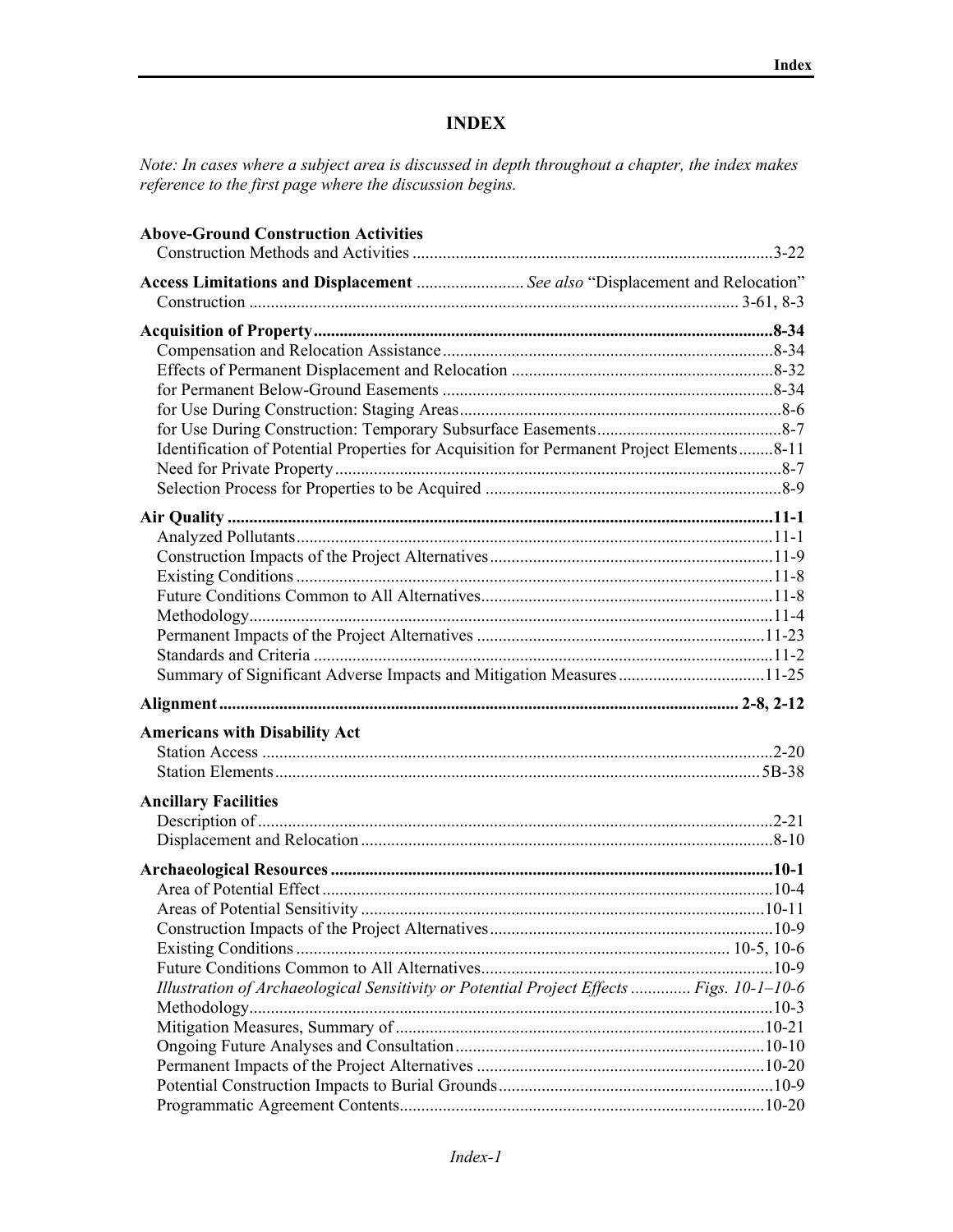| <b>Barge Activities</b> |  |
|-------------------------|--|
|                         |  |
| <b>Bonus Plazas</b>     |  |
|                         |  |
| <b>Broadway Line</b>    |  |
|                         |  |
|                         |  |
|                         |  |
|                         |  |
|                         |  |
| <b>Burial Grounds</b>   |  |
|                         |  |
|                         |  |
|                         |  |
|                         |  |
|                         |  |
|                         |  |
| <b>Buses</b>            |  |
|                         |  |
|                         |  |
|                         |  |
| Chinatown               |  |
|                         |  |
|                         |  |
|                         |  |
|                         |  |
|                         |  |
|                         |  |
| <b>Coastal Zone</b>     |  |
|                         |  |
|                         |  |
|                         |  |
|                         |  |
|                         |  |
|                         |  |
| <b>Coenties Slip</b>    |  |
|                         |  |
|                         |  |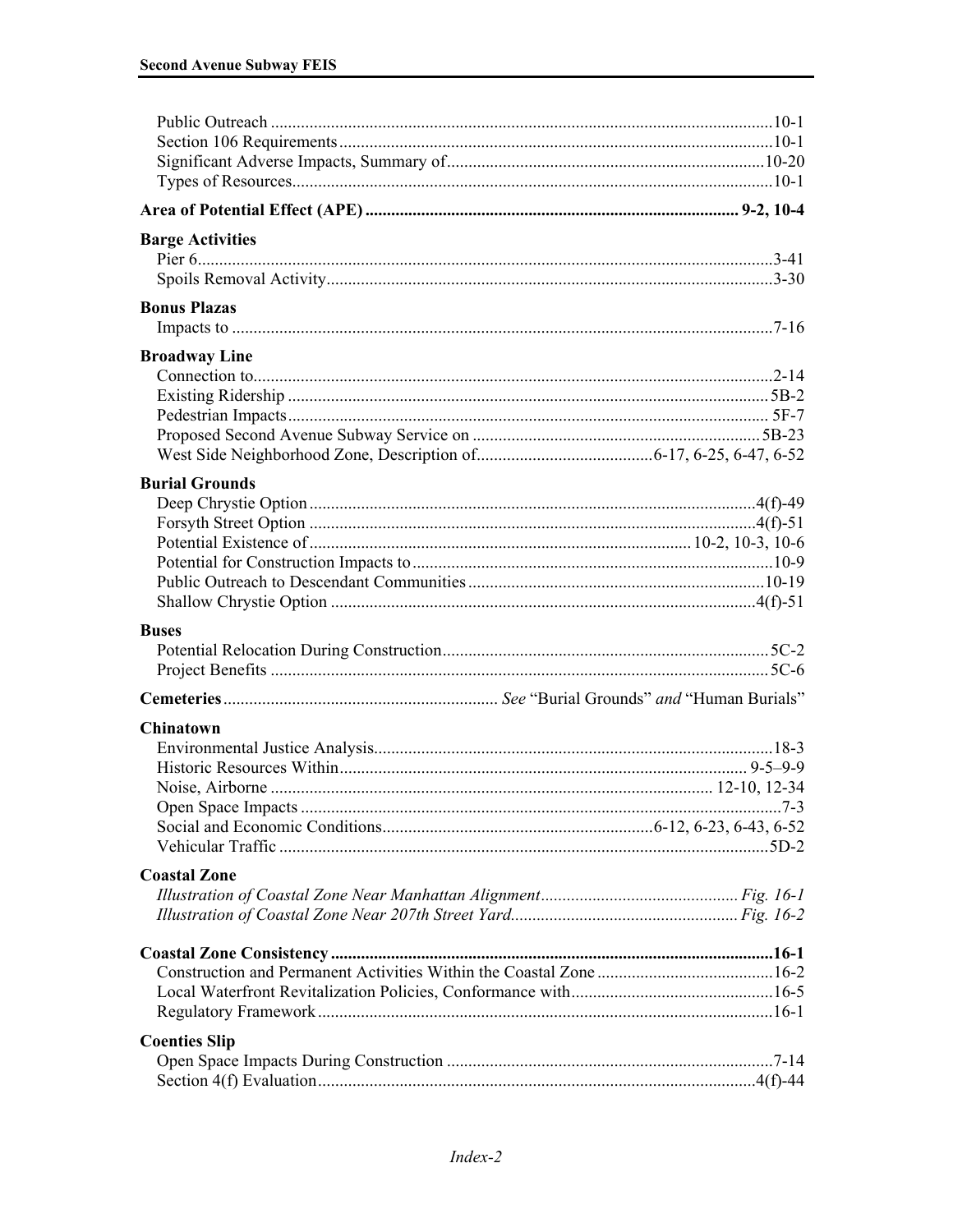| <b>Coney Island Creek</b>               |  |
|-----------------------------------------|--|
|                                         |  |
| <b>Connections to Existing Stations</b> |  |
|                                         |  |
|                                         |  |
|                                         |  |
| <b>Construction Impacts</b>             |  |
|                                         |  |
|                                         |  |
|                                         |  |
|                                         |  |
|                                         |  |
|                                         |  |
| Noise and Vibration                     |  |
|                                         |  |
|                                         |  |
|                                         |  |
|                                         |  |
|                                         |  |
|                                         |  |
|                                         |  |
|                                         |  |
|                                         |  |
|                                         |  |
| Transportation                          |  |
|                                         |  |
|                                         |  |
|                                         |  |
|                                         |  |
|                                         |  |
|                                         |  |
|                                         |  |
|                                         |  |
|                                         |  |
|                                         |  |
|                                         |  |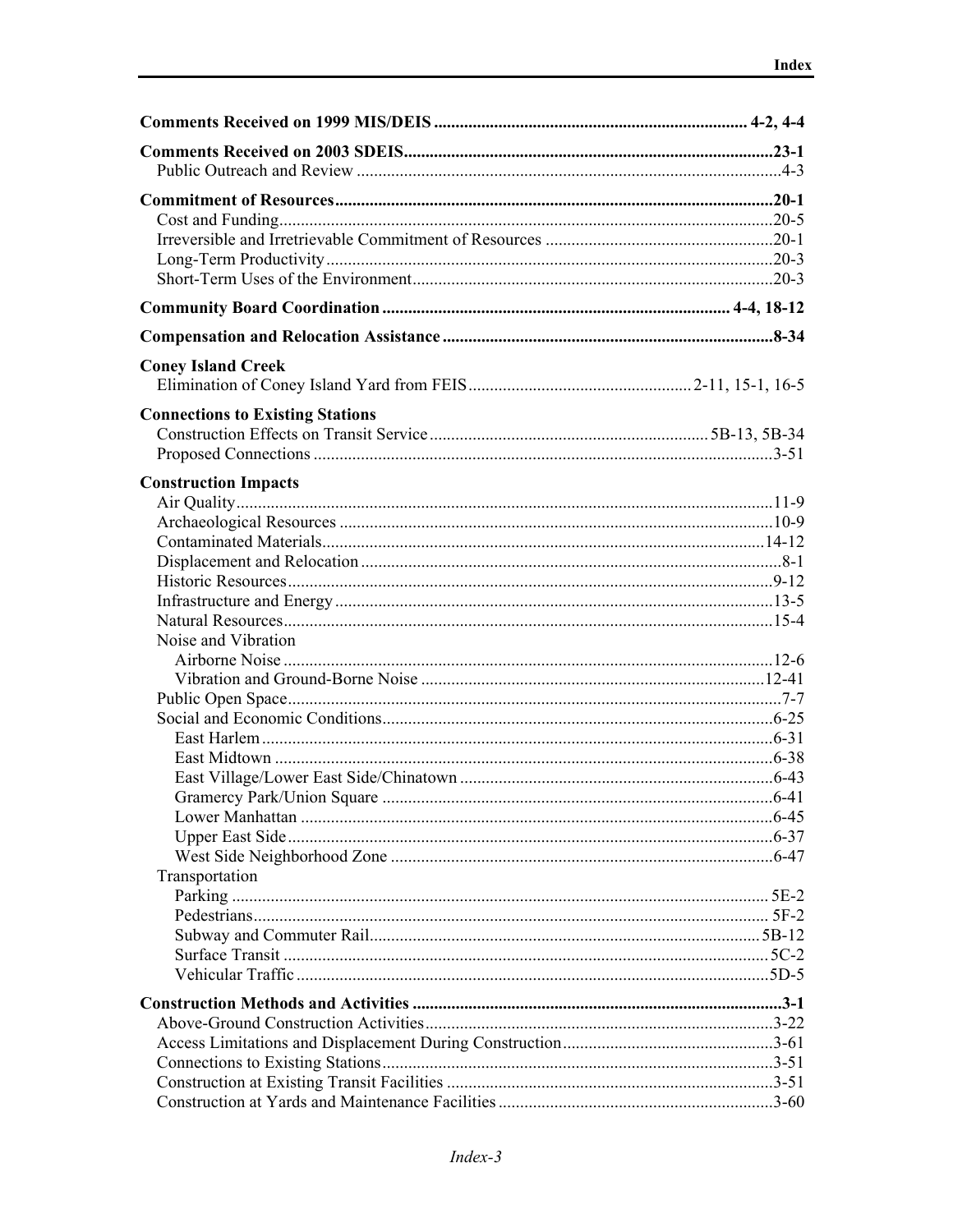| Ground Improvement Measures Employed to Facilitate Use of TBMs 3-19 |  |
|---------------------------------------------------------------------|--|
|                                                                     |  |
|                                                                     |  |
|                                                                     |  |
|                                                                     |  |
|                                                                     |  |
|                                                                     |  |
|                                                                     |  |
|                                                                     |  |
|                                                                     |  |
|                                                                     |  |
|                                                                     |  |
|                                                                     |  |
|                                                                     |  |
|                                                                     |  |
|                                                                     |  |
|                                                                     |  |
| <b>Construction Protection Plan</b>                                 |  |
|                                                                     |  |
|                                                                     |  |
|                                                                     |  |
| <b>Contaminated Materials</b>                                       |  |
|                                                                     |  |
|                                                                     |  |
|                                                                     |  |
|                                                                     |  |
|                                                                     |  |
|                                                                     |  |
|                                                                     |  |
|                                                                     |  |
|                                                                     |  |
| <b>Conventional Mining Use</b>                                      |  |
|                                                                     |  |
|                                                                     |  |
|                                                                     |  |
| <b>Crack is Wack Playground</b>                                     |  |
|                                                                     |  |
|                                                                     |  |
|                                                                     |  |
|                                                                     |  |
|                                                                     |  |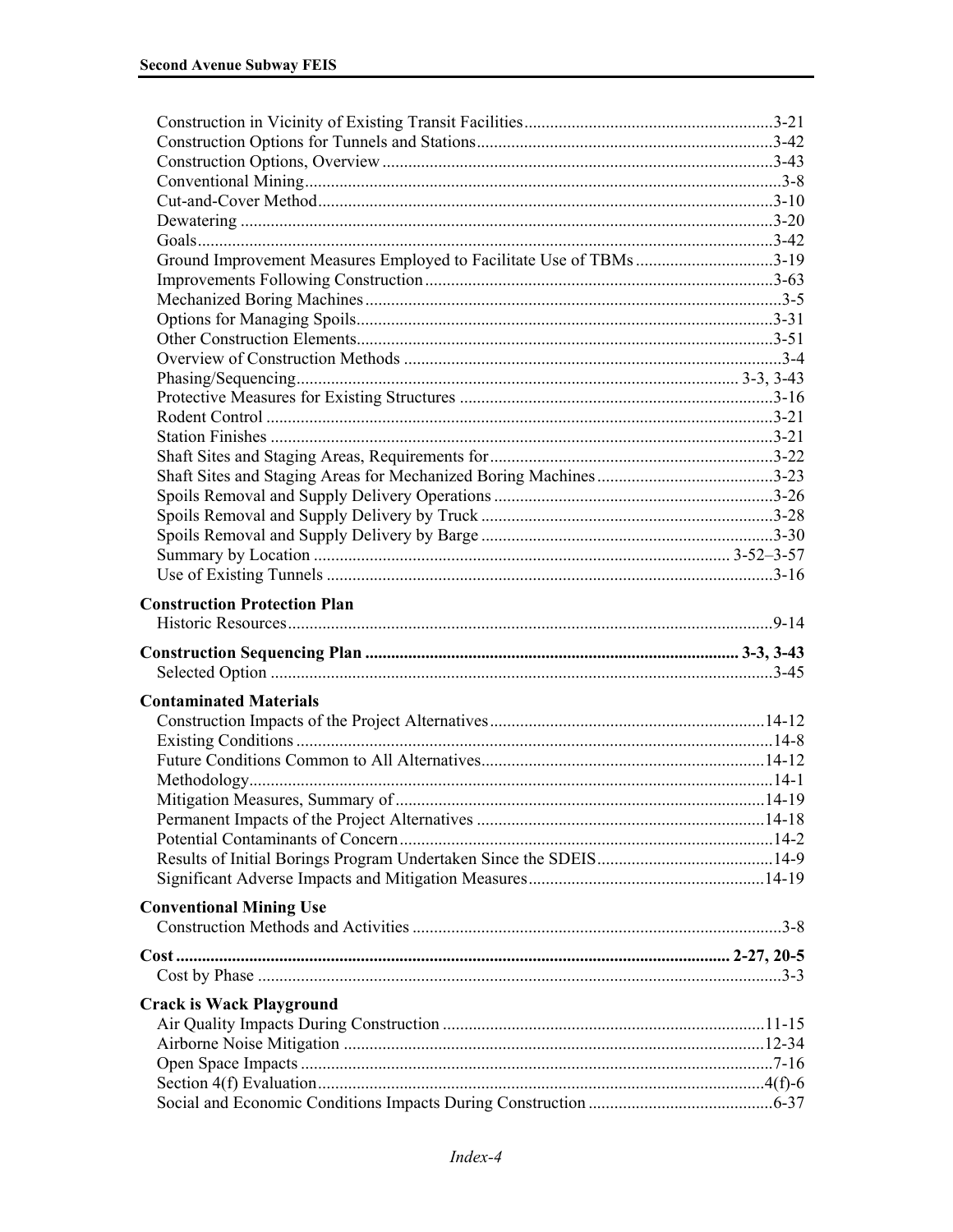| <b>Cut-and-Cover Construction</b>                                                      |  |
|----------------------------------------------------------------------------------------|--|
|                                                                                        |  |
|                                                                                        |  |
|                                                                                        |  |
|                                                                                        |  |
|                                                                                        |  |
|                                                                                        |  |
|                                                                                        |  |
|                                                                                        |  |
| See also "East Village/Lower East Side/Chinatown" and "Lower Manhattan"                |  |
|                                                                                        |  |
|                                                                                        |  |
|                                                                                        |  |
|                                                                                        |  |
|                                                                                        |  |
|                                                                                        |  |
|                                                                                        |  |
|                                                                                        |  |
|                                                                                        |  |
| <b>Dewatering</b>                                                                      |  |
|                                                                                        |  |
|                                                                                        |  |
|                                                                                        |  |
|                                                                                        |  |
|                                                                                        |  |
|                                                                                        |  |
|                                                                                        |  |
|                                                                                        |  |
| Activities That May Require Displacement or Acquisition to Facilitate Construction 8-2 |  |
|                                                                                        |  |
|                                                                                        |  |
|                                                                                        |  |
|                                                                                        |  |
|                                                                                        |  |
|                                                                                        |  |
|                                                                                        |  |
|                                                                                        |  |
| <b>East Harlem</b>                                                                     |  |
| Crack is Wack Playground                                                               |  |
|                                                                                        |  |
|                                                                                        |  |
|                                                                                        |  |
|                                                                                        |  |
|                                                                                        |  |
|                                                                                        |  |
|                                                                                        |  |
|                                                                                        |  |
|                                                                                        |  |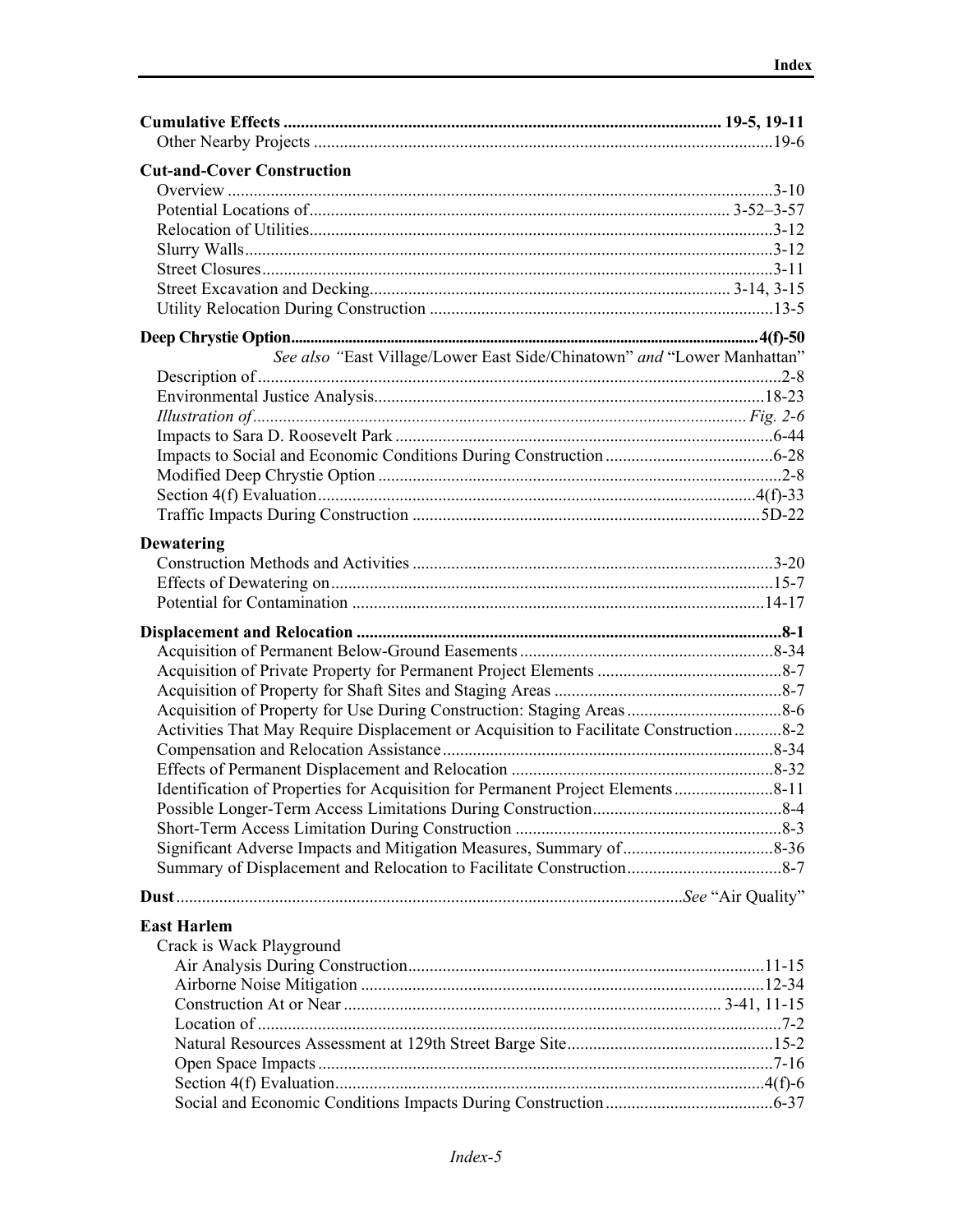| Playground 96                          |  |
|----------------------------------------|--|
|                                        |  |
|                                        |  |
|                                        |  |
|                                        |  |
|                                        |  |
|                                        |  |
|                                        |  |
|                                        |  |
|                                        |  |
|                                        |  |
|                                        |  |
| <b>East Midtown</b>                    |  |
|                                        |  |
|                                        |  |
|                                        |  |
|                                        |  |
|                                        |  |
|                                        |  |
|                                        |  |
| St. Vartan Park                        |  |
|                                        |  |
|                                        |  |
|                                        |  |
|                                        |  |
|                                        |  |
|                                        |  |
|                                        |  |
|                                        |  |
|                                        |  |
|                                        |  |
|                                        |  |
|                                        |  |
| East Village/Lower East Side/Chinatown |  |
|                                        |  |
|                                        |  |
|                                        |  |
|                                        |  |
| Kimlau Sqaure                          |  |
|                                        |  |
|                                        |  |
|                                        |  |
|                                        |  |
|                                        |  |
|                                        |  |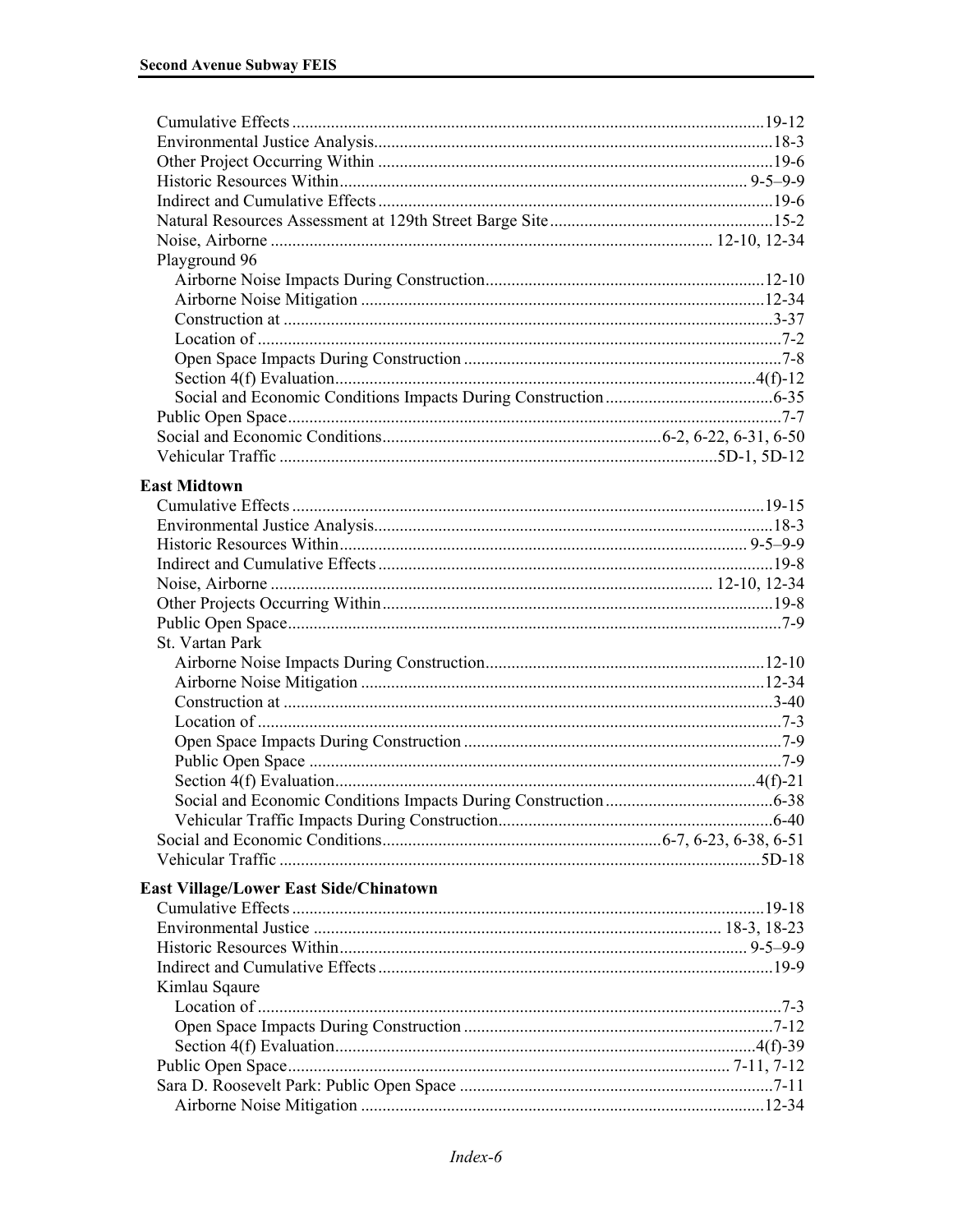| <b>Energy</b>                                                                           |  |
|-----------------------------------------------------------------------------------------|--|
|                                                                                         |  |
|                                                                                         |  |
|                                                                                         |  |
|                                                                                         |  |
|                                                                                         |  |
| Determination Regarding Disproportionate Adverse Effects on Populations of Concern18-21 |  |
|                                                                                         |  |
|                                                                                         |  |
|                                                                                         |  |
|                                                                                         |  |
|                                                                                         |  |
|                                                                                         |  |
|                                                                                         |  |
| <b>Existing Conditions</b>                                                              |  |
|                                                                                         |  |
|                                                                                         |  |
|                                                                                         |  |
|                                                                                         |  |
|                                                                                         |  |
|                                                                                         |  |
| Noise and Vibration                                                                     |  |
|                                                                                         |  |
|                                                                                         |  |
|                                                                                         |  |
|                                                                                         |  |
|                                                                                         |  |
|                                                                                         |  |
|                                                                                         |  |
|                                                                                         |  |
|                                                                                         |  |
|                                                                                         |  |
|                                                                                         |  |
| Transportation                                                                          |  |
|                                                                                         |  |
|                                                                                         |  |
|                                                                                         |  |
|                                                                                         |  |
|                                                                                         |  |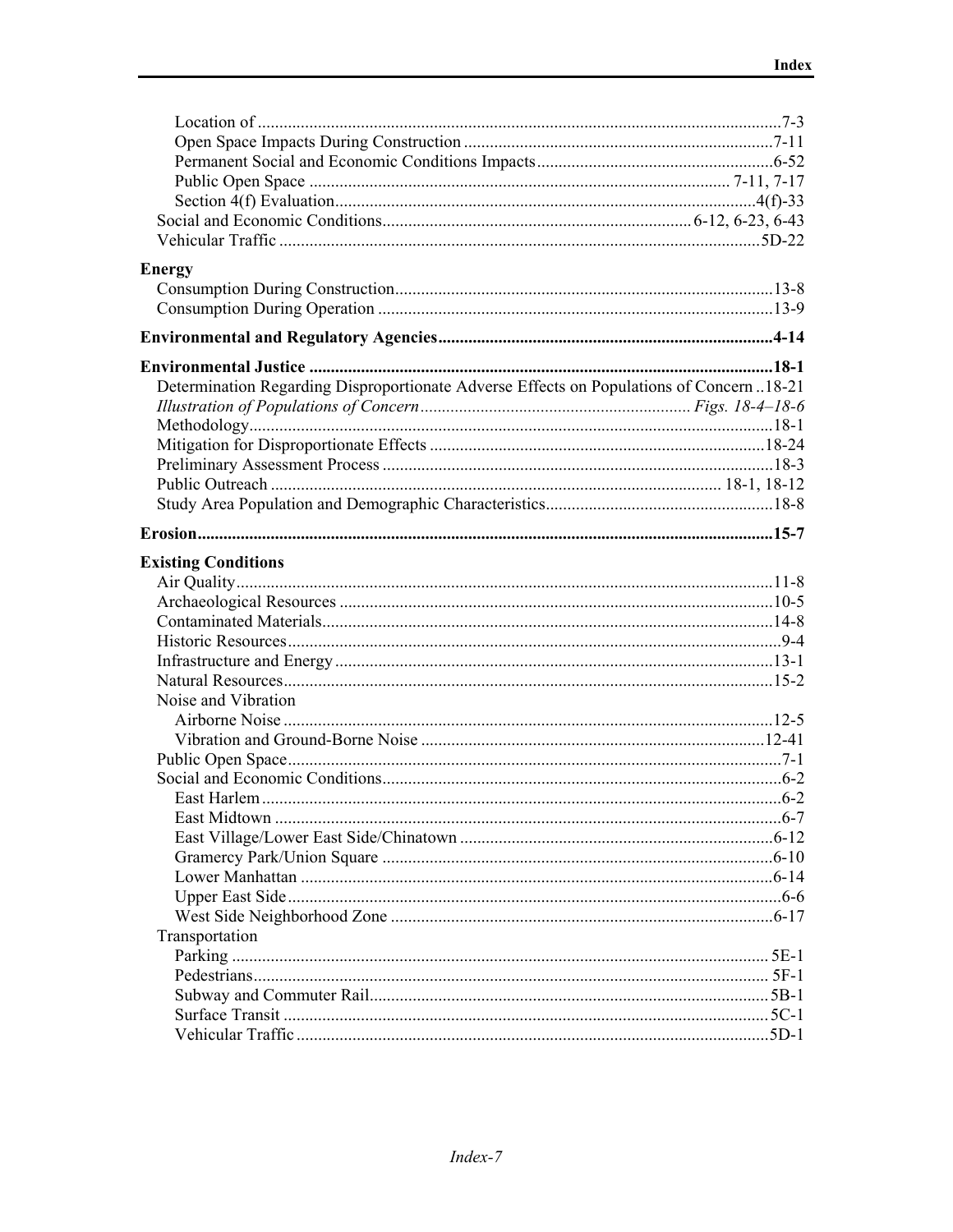| <b>Floodplains</b>                                                      |  |
|-------------------------------------------------------------------------|--|
|                                                                         |  |
|                                                                         |  |
|                                                                         |  |
| See also "East Village/Lower East Side/Chinatown" and "Lower Manhattan" |  |
|                                                                         |  |
|                                                                         |  |
|                                                                         |  |
|                                                                         |  |
|                                                                         |  |
|                                                                         |  |
| <b>Fulton Street Plaza</b>                                              |  |
|                                                                         |  |
|                                                                         |  |
|                                                                         |  |
|                                                                         |  |
| <b>Future Conditions Common to All Alternatives</b>                     |  |
|                                                                         |  |
|                                                                         |  |
|                                                                         |  |
|                                                                         |  |
|                                                                         |  |
|                                                                         |  |
| Noise and Vibration                                                     |  |
|                                                                         |  |
|                                                                         |  |
|                                                                         |  |
|                                                                         |  |
|                                                                         |  |
|                                                                         |  |
|                                                                         |  |
|                                                                         |  |
|                                                                         |  |
|                                                                         |  |
|                                                                         |  |
| Transportation                                                          |  |
|                                                                         |  |
|                                                                         |  |
|                                                                         |  |
|                                                                         |  |
|                                                                         |  |
| <b>Gouverneur Lane</b>                                                  |  |
|                                                                         |  |
|                                                                         |  |
| <b>Gramercy Park/Union Square Neighborhood</b>                          |  |
|                                                                         |  |
|                                                                         |  |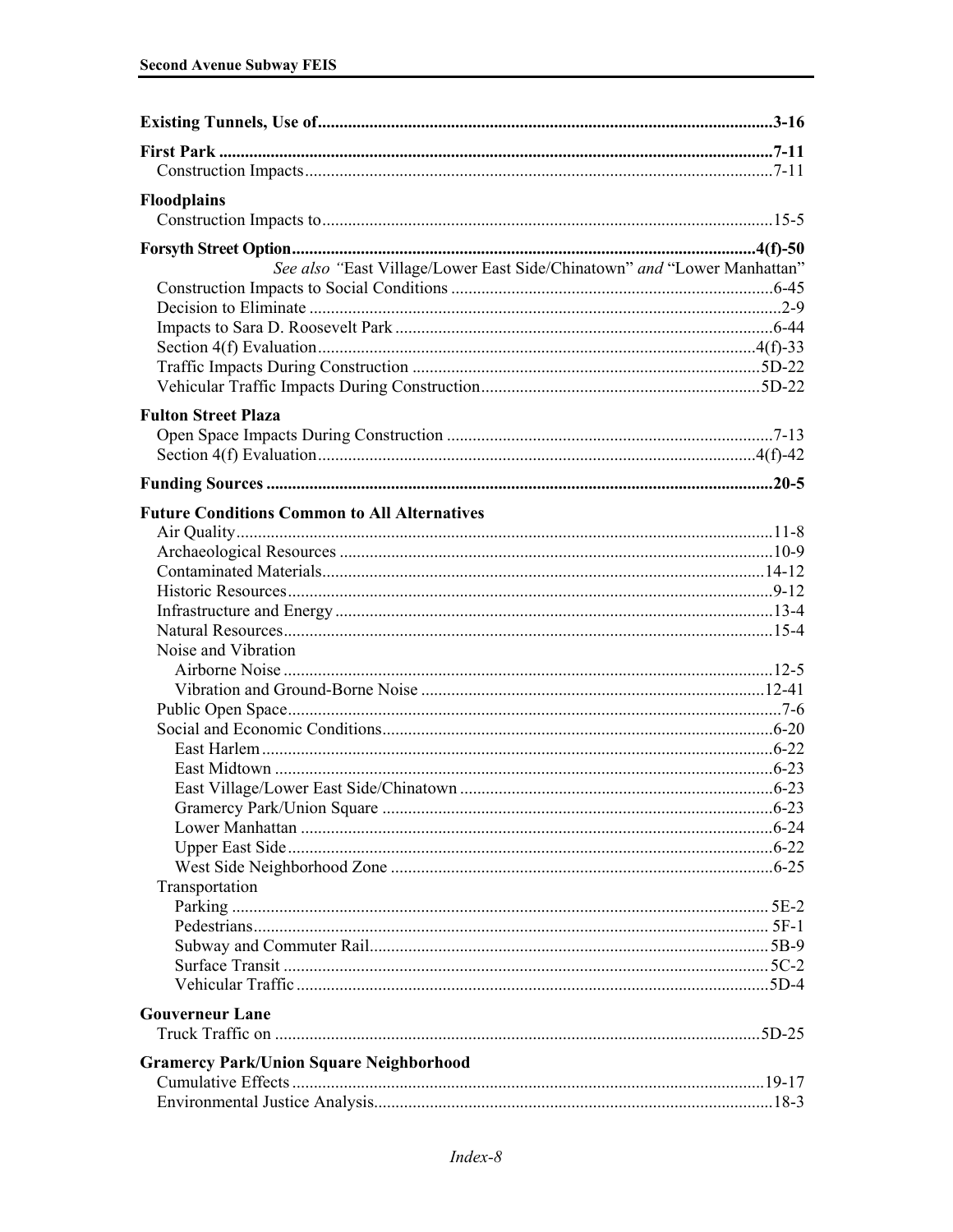| <b>Greenstreets</b>                           |  |
|-----------------------------------------------|--|
|                                               |  |
|                                               |  |
| <b>Ground Improvement Techniques</b>          |  |
|                                               |  |
|                                               |  |
|                                               |  |
| Groundwater                                   |  |
|                                               |  |
|                                               |  |
| <b>Health and Safety Program (HASP) Plans</b> |  |
|                                               |  |
|                                               |  |
|                                               |  |
|                                               |  |
|                                               |  |
|                                               |  |
|                                               |  |
|                                               |  |
|                                               |  |
|                                               |  |
|                                               |  |
|                                               |  |
|                                               |  |
|                                               |  |
|                                               |  |
|                                               |  |
|                                               |  |
|                                               |  |
|                                               |  |
|                                               |  |
|                                               |  |
|                                               |  |
|                                               |  |
| <b>Houston Street</b>                         |  |
|                                               |  |
|                                               |  |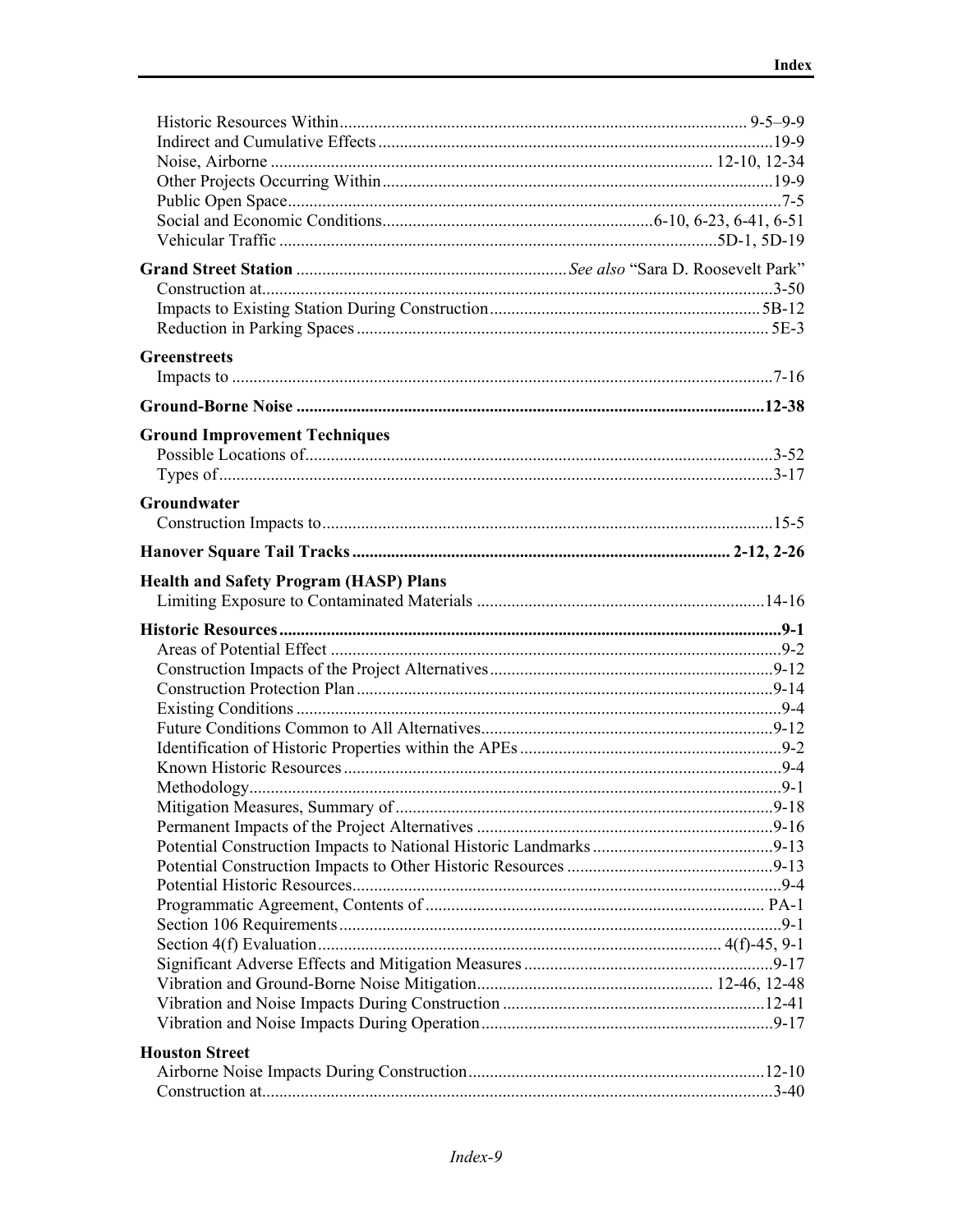| <b>Human Burials</b><br><b>Burial Grounds</b>                         |  |
|-----------------------------------------------------------------------|--|
|                                                                       |  |
|                                                                       |  |
|                                                                       |  |
|                                                                       |  |
|                                                                       |  |
|                                                                       |  |
|                                                                       |  |
|                                                                       |  |
|                                                                       |  |
|                                                                       |  |
|                                                                       |  |
|                                                                       |  |
|                                                                       |  |
|                                                                       |  |
|                                                                       |  |
|                                                                       |  |
|                                                                       |  |
|                                                                       |  |
|                                                                       |  |
| Significant Adverse Impacts and Mitigation Measures, Summary of 13-11 |  |
|                                                                       |  |
|                                                                       |  |
| <b>Kimlau Square</b>                                                  |  |
|                                                                       |  |
|                                                                       |  |
|                                                                       |  |
|                                                                       |  |
|                                                                       |  |
| <b>Lower East Side</b>                                                |  |
|                                                                       |  |
|                                                                       |  |
|                                                                       |  |
|                                                                       |  |
|                                                                       |  |
| <b>Lower Manhattan</b>                                                |  |
| <b>Coenties Slip</b>                                                  |  |
|                                                                       |  |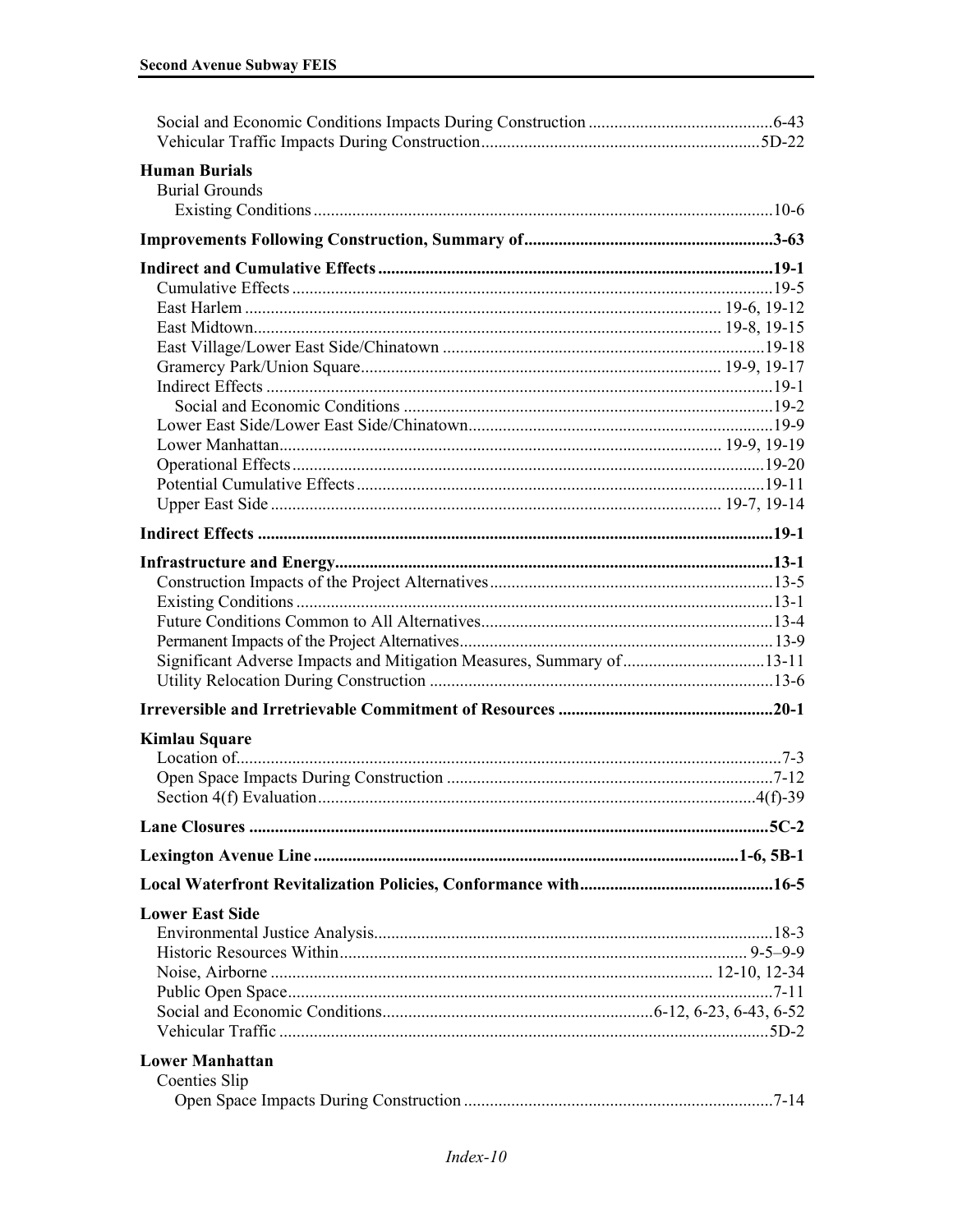| <b>Fulton Street Plaza</b>                             |  |
|--------------------------------------------------------|--|
|                                                        |  |
|                                                        |  |
|                                                        |  |
| Pearl Street Playground                                |  |
|                                                        |  |
|                                                        |  |
|                                                        |  |
|                                                        |  |
|                                                        |  |
|                                                        |  |
| Wall Street Triangle                                   |  |
|                                                        |  |
| <b>Manhattan East Side Transit Alternatives (MESA)</b> |  |
|                                                        |  |
|                                                        |  |
|                                                        |  |
| <b>Methodology Descriptions</b>                        |  |
|                                                        |  |
|                                                        |  |
|                                                        |  |
|                                                        |  |
|                                                        |  |
|                                                        |  |
|                                                        |  |
|                                                        |  |
|                                                        |  |
|                                                        |  |
|                                                        |  |
| <b>Metro-North Harlem-125th Street Station</b>         |  |
|                                                        |  |
|                                                        |  |
|                                                        |  |
|                                                        |  |
|                                                        |  |
| <b>Mitigation Measures, Summaries of</b>               |  |
|                                                        |  |
|                                                        |  |
|                                                        |  |
|                                                        |  |
|                                                        |  |
|                                                        |  |
|                                                        |  |
|                                                        |  |
|                                                        |  |
|                                                        |  |
|                                                        |  |
|                                                        |  |
|                                                        |  |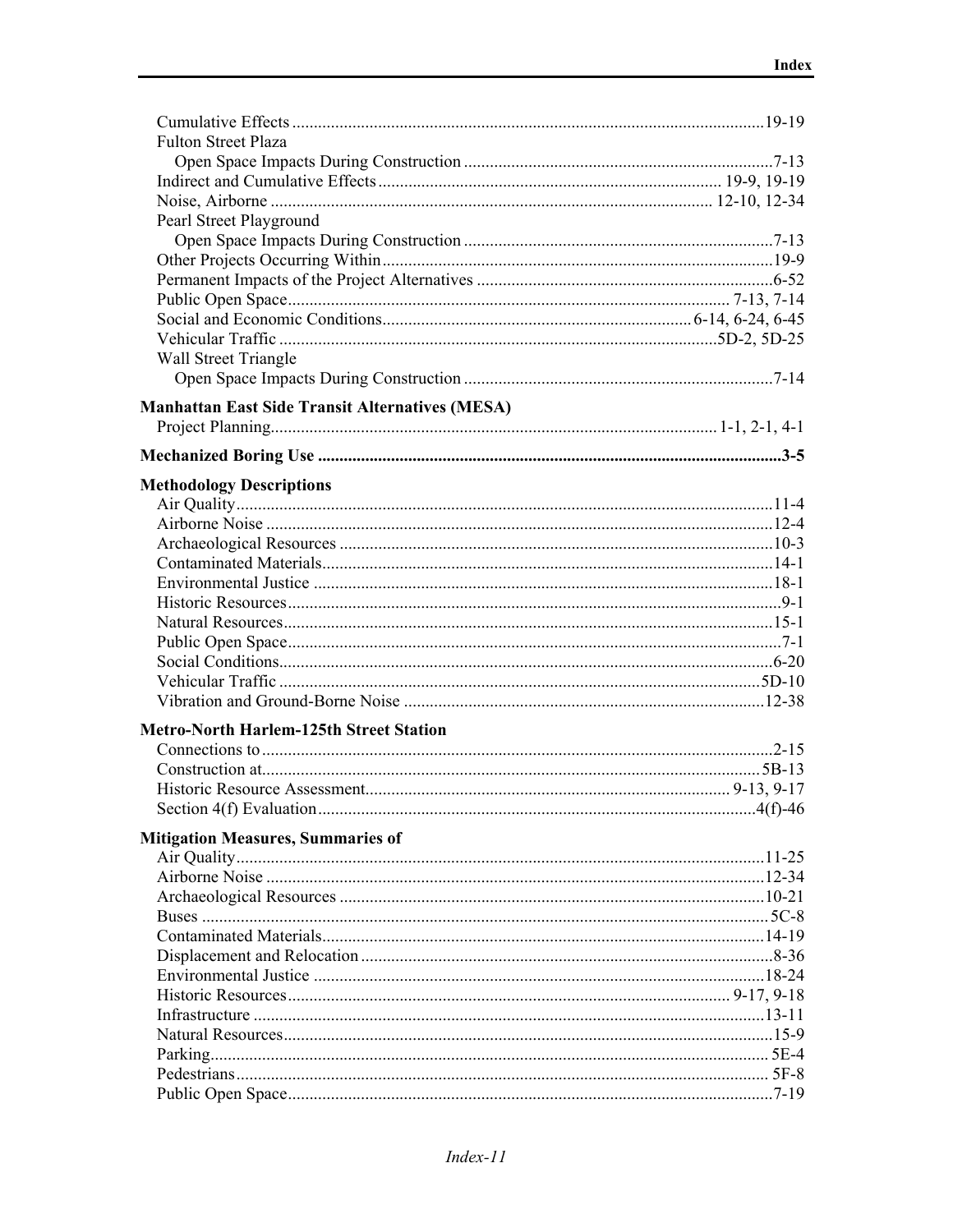| Significant Adverse Impacts and Avoidance Measures, Summary of 12-50 |  |
|----------------------------------------------------------------------|--|
|                                                                      |  |
|                                                                      |  |
|                                                                      |  |
|                                                                      |  |
|                                                                      |  |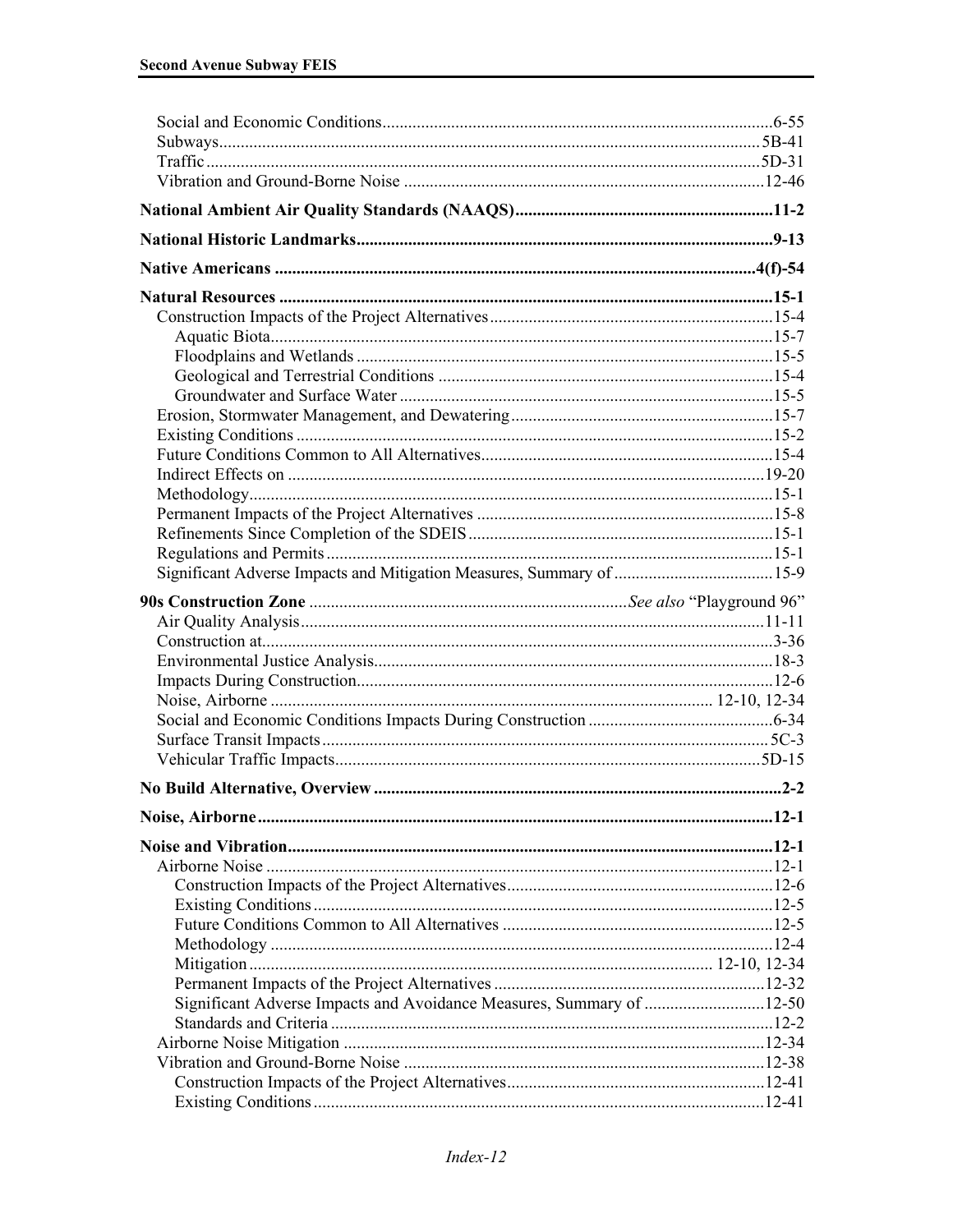| 129th Street Barge Site                                             |  |
|---------------------------------------------------------------------|--|
|                                                                     |  |
|                                                                     |  |
|                                                                     |  |
|                                                                     |  |
| Parking                                                             |  |
|                                                                     |  |
|                                                                     |  |
|                                                                     |  |
| <b>Pearl Street Playground</b>                                      |  |
|                                                                     |  |
|                                                                     |  |
|                                                                     |  |
|                                                                     |  |
|                                                                     |  |
| <b>Permanent Impacts of the Project Alternatives</b>                |  |
|                                                                     |  |
|                                                                     |  |
|                                                                     |  |
|                                                                     |  |
|                                                                     |  |
|                                                                     |  |
|                                                                     |  |
| Noise and Vibration                                                 |  |
|                                                                     |  |
|                                                                     |  |
|                                                                     |  |
|                                                                     |  |
| Transportation                                                      |  |
|                                                                     |  |
|                                                                     |  |
|                                                                     |  |
|                                                                     |  |
|                                                                     |  |
|                                                                     |  |
|                                                                     |  |
| Phased Implementation of Second Avenue Subway Operations5B-18, 5C-4 |  |
| <b>Pier 6 Barge Site</b>                                            |  |
|                                                                     |  |
|                                                                     |  |
|                                                                     |  |
|                                                                     |  |
|                                                                     |  |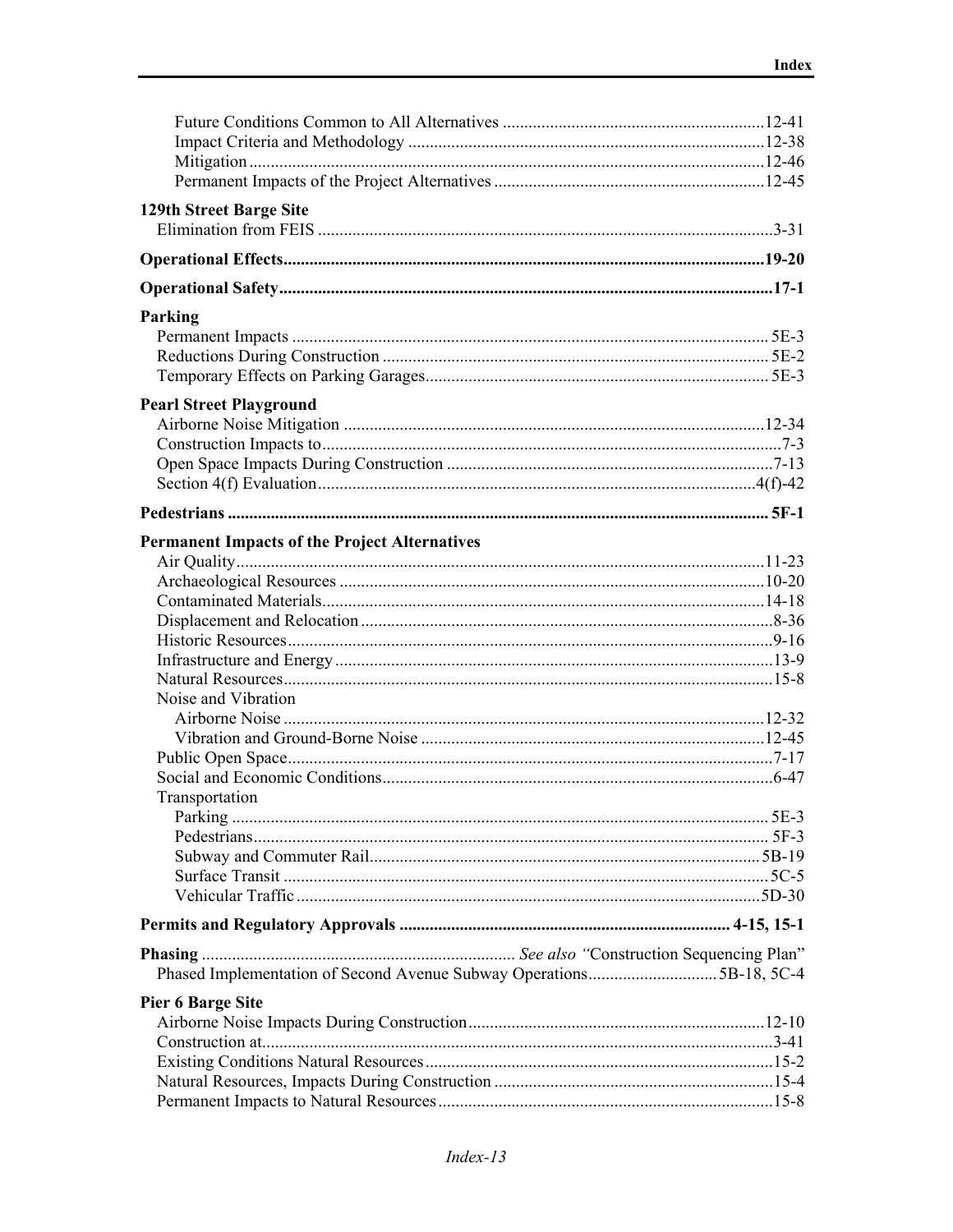| <b>Playground 96</b>          |  |
|-------------------------------|--|
|                               |  |
|                               |  |
|                               |  |
|                               |  |
|                               |  |
|                               |  |
|                               |  |
|                               |  |
|                               |  |
|                               |  |
|                               |  |
|                               |  |
| <b>Programmatic Agreement</b> |  |
|                               |  |
|                               |  |
|                               |  |
|                               |  |
|                               |  |
|                               |  |
|                               |  |
|                               |  |
|                               |  |
|                               |  |
|                               |  |
|                               |  |
|                               |  |
|                               |  |
| <b>Project Area</b>           |  |
|                               |  |
|                               |  |
| <b>Project Benefits</b>       |  |
|                               |  |
|                               |  |
|                               |  |
|                               |  |
|                               |  |
|                               |  |
|                               |  |
|                               |  |
|                               |  |
|                               |  |
|                               |  |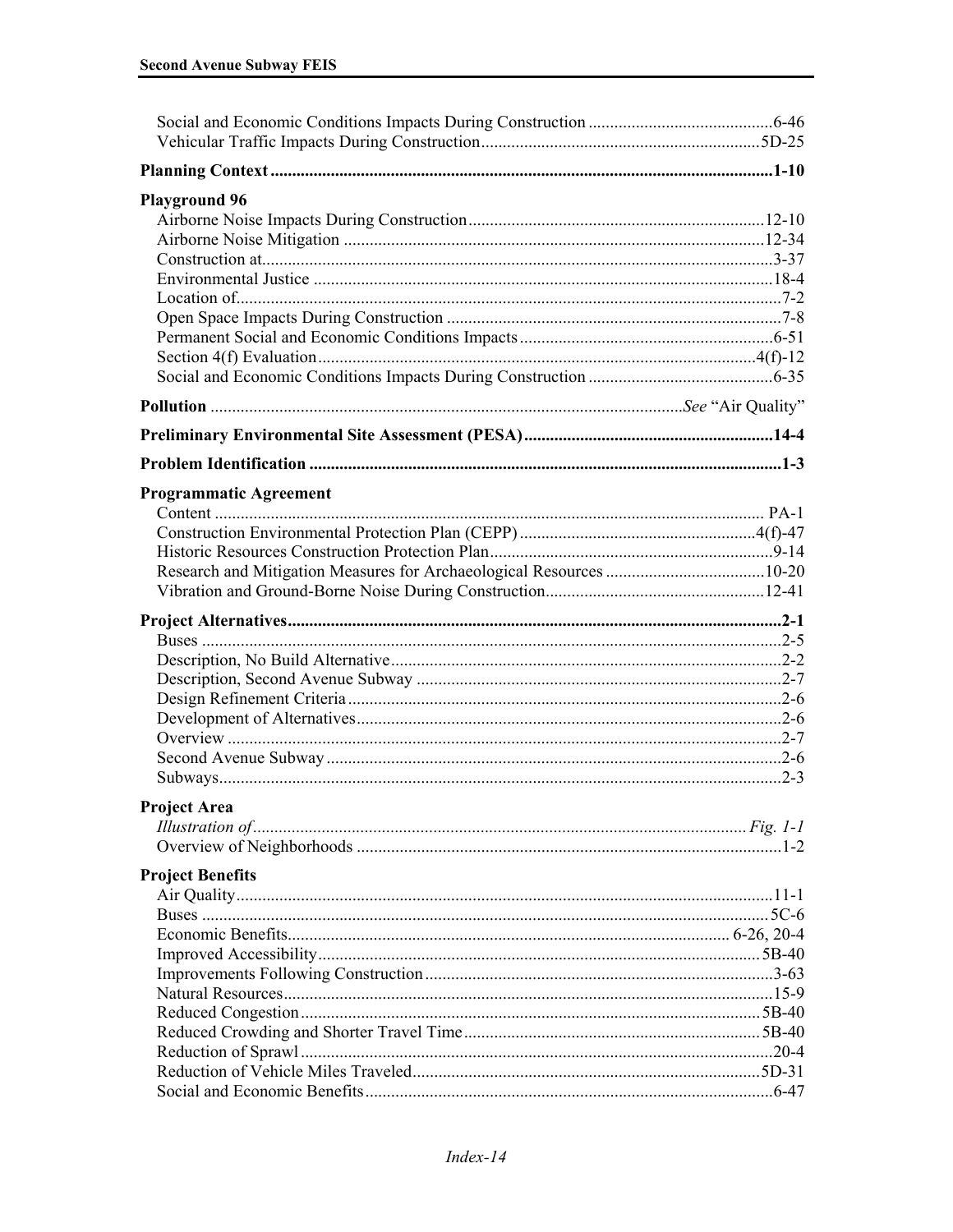| <b>Project Description</b>                                                            |  |
|---------------------------------------------------------------------------------------|--|
|                                                                                       |  |
|                                                                                       |  |
|                                                                                       |  |
|                                                                                       |  |
|                                                                                       |  |
|                                                                                       |  |
|                                                                                       |  |
|                                                                                       |  |
|                                                                                       |  |
|                                                                                       |  |
| <b>Project Planning</b>                                                               |  |
|                                                                                       |  |
|                                                                                       |  |
|                                                                                       |  |
|                                                                                       |  |
|                                                                                       |  |
|                                                                                       |  |
|                                                                                       |  |
|                                                                                       |  |
| Station Design, Entrances, Ventilation Facilities, and Air Temperature Management2-10 |  |
|                                                                                       |  |
|                                                                                       |  |
|                                                                                       |  |
|                                                                                       |  |
| <b>Public Advisory Committee (PAC)</b>                                                |  |
|                                                                                       |  |
|                                                                                       |  |
|                                                                                       |  |
|                                                                                       |  |
|                                                                                       |  |
|                                                                                       |  |
|                                                                                       |  |
|                                                                                       |  |
|                                                                                       |  |
|                                                                                       |  |
|                                                                                       |  |
|                                                                                       |  |
|                                                                                       |  |
|                                                                                       |  |
|                                                                                       |  |
|                                                                                       |  |
|                                                                                       |  |
|                                                                                       |  |
|                                                                                       |  |

 $1$  See also separate entries for each park.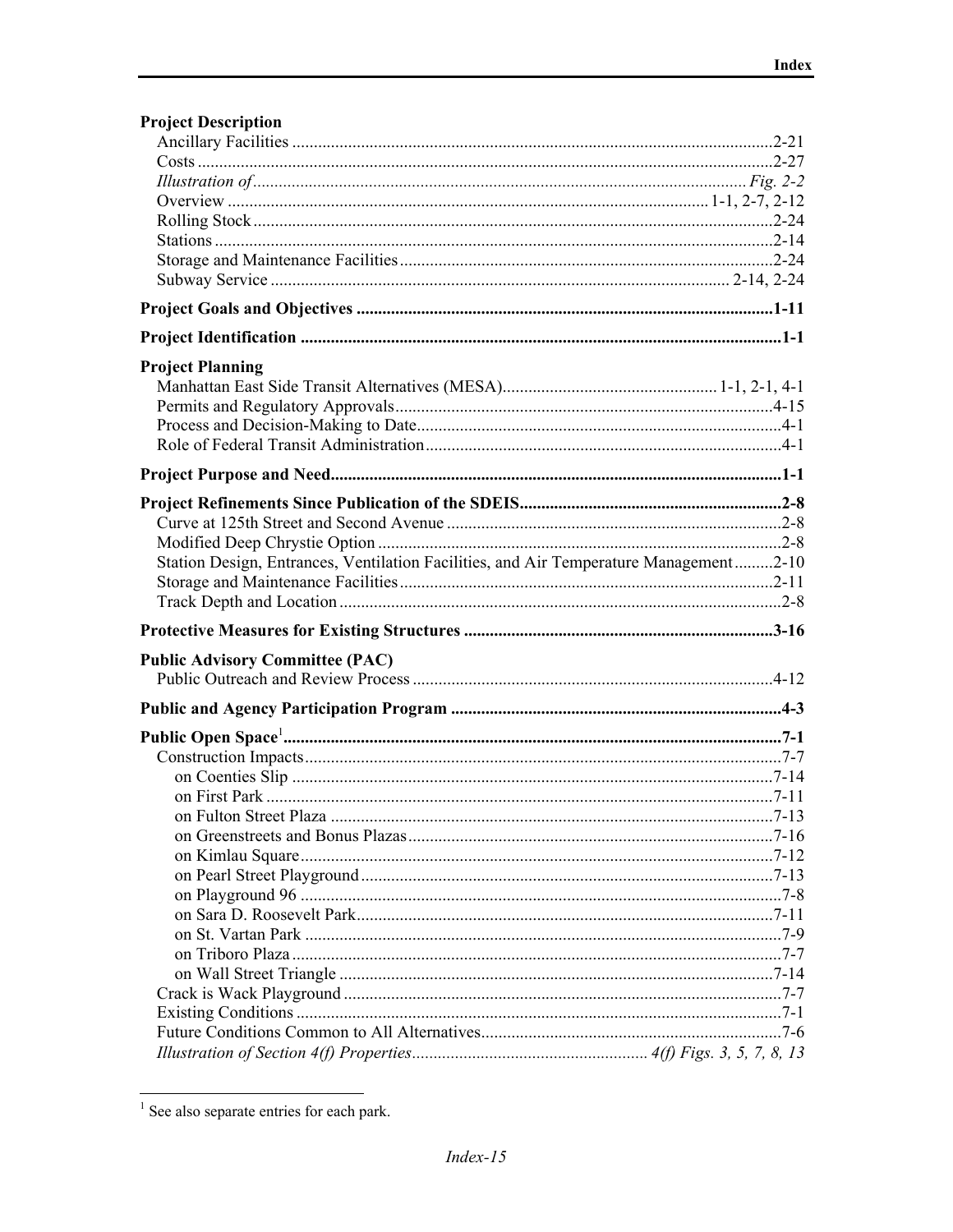| Summaries of Significant Adverse Impacts and Mitigation Measures7-18 |  |
|----------------------------------------------------------------------|--|
|                                                                      |  |
|                                                                      |  |
|                                                                      |  |
|                                                                      |  |
|                                                                      |  |
|                                                                      |  |
|                                                                      |  |
|                                                                      |  |
|                                                                      |  |
|                                                                      |  |
|                                                                      |  |
|                                                                      |  |
|                                                                      |  |
|                                                                      |  |
|                                                                      |  |
|                                                                      |  |
|                                                                      |  |
|                                                                      |  |
|                                                                      |  |
|                                                                      |  |
| <b>Purpose and Need</b>                                              |  |
|                                                                      |  |
|                                                                      |  |
|                                                                      |  |
|                                                                      |  |
|                                                                      |  |
|                                                                      |  |
|                                                                      |  |
|                                                                      |  |
|                                                                      |  |
|                                                                      |  |
|                                                                      |  |
|                                                                      |  |
|                                                                      |  |
|                                                                      |  |
|                                                                      |  |
| <b>St. James Square</b>                                              |  |
| <b>St. Vartan Park</b>                                               |  |
|                                                                      |  |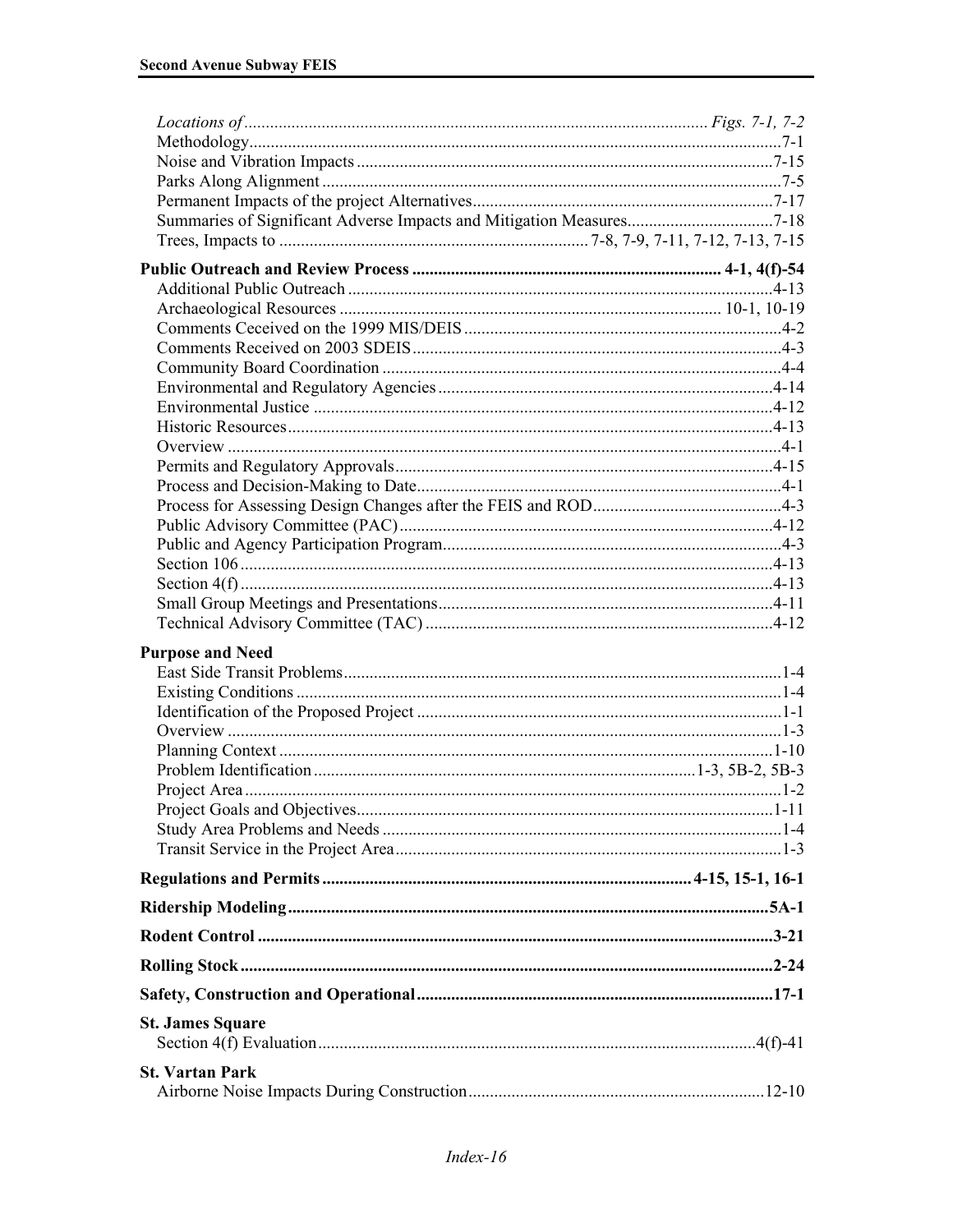| <b>Sara D. Roosevelt Park</b>                                                              |  |
|--------------------------------------------------------------------------------------------|--|
|                                                                                            |  |
|                                                                                            |  |
|                                                                                            |  |
|                                                                                            |  |
| Public Open Space                                                                          |  |
|                                                                                            |  |
|                                                                                            |  |
|                                                                                            |  |
|                                                                                            |  |
|                                                                                            |  |
| <b>Section 106</b>                                                                         |  |
|                                                                                            |  |
|                                                                                            |  |
|                                                                                            |  |
|                                                                                            |  |
| <b>Section 4(f) Evaluation</b>                                                             |  |
|                                                                                            |  |
|                                                                                            |  |
|                                                                                            |  |
|                                                                                            |  |
|                                                                                            |  |
|                                                                                            |  |
|                                                                                            |  |
| Historic Resources that would be used Directly During Construction4(f)-45                  |  |
|                                                                                            |  |
|                                                                                            |  |
|                                                                                            |  |
|                                                                                            |  |
|                                                                                            |  |
|                                                                                            |  |
|                                                                                            |  |
|                                                                                            |  |
| Potential Archaeological Resources that Would be used Directly During Construction 4(f)-49 |  |
|                                                                                            |  |
|                                                                                            |  |
|                                                                                            |  |
|                                                                                            |  |
|                                                                                            |  |
|                                                                                            |  |
|                                                                                            |  |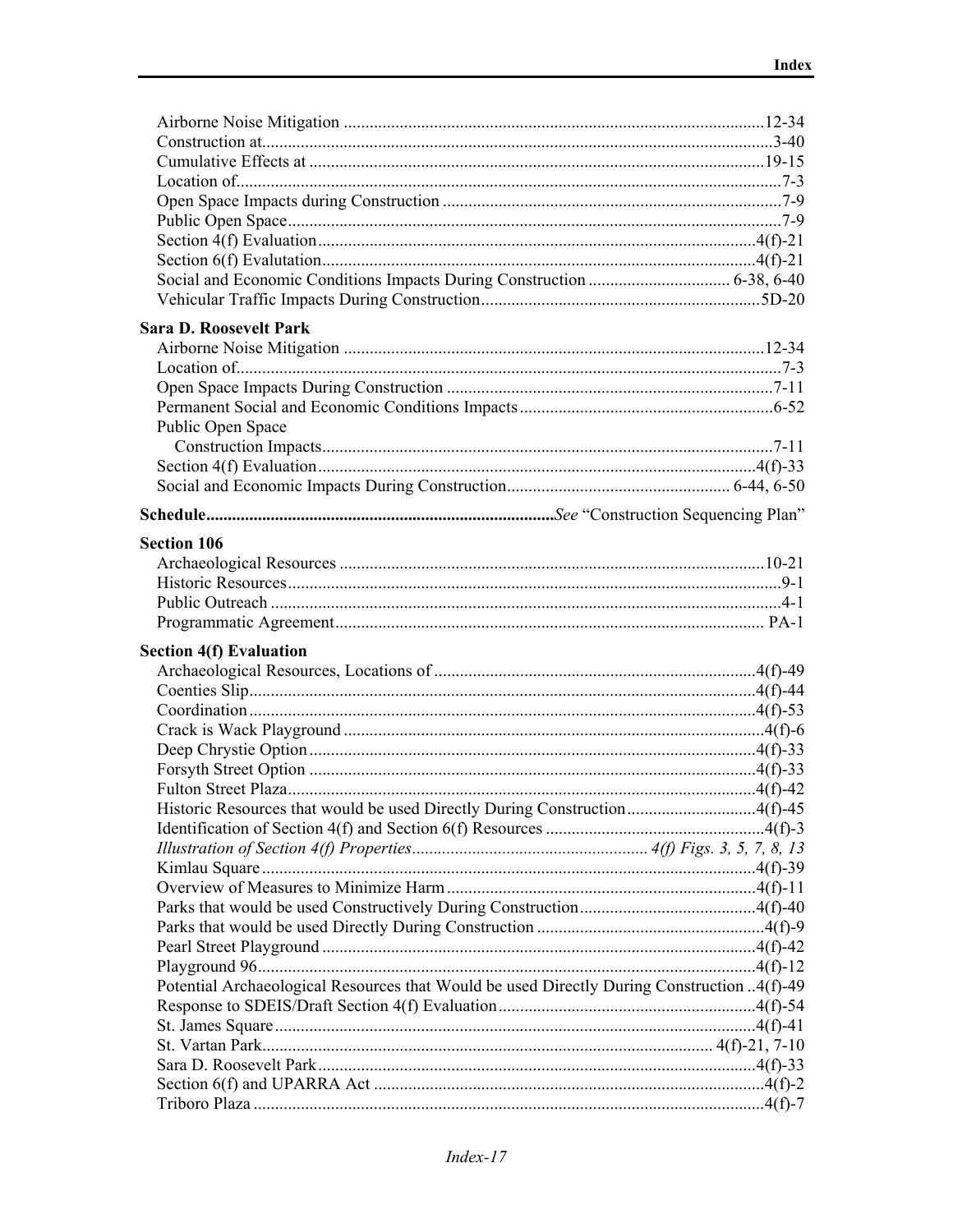| <b>Section 6(f) Evaluation</b>                                                           |  |
|------------------------------------------------------------------------------------------|--|
|                                                                                          |  |
|                                                                                          |  |
|                                                                                          |  |
|                                                                                          |  |
|                                                                                          |  |
| <b>Shaft Sites and Staging Areas</b>                                                     |  |
|                                                                                          |  |
|                                                                                          |  |
|                                                                                          |  |
|                                                                                          |  |
|                                                                                          |  |
|                                                                                          |  |
|                                                                                          |  |
|                                                                                          |  |
|                                                                                          |  |
|                                                                                          |  |
|                                                                                          |  |
| Social and Economic Conditions Impacts During Construction  6-25, 6-34, 6-36, 6-38, 6-40 |  |
|                                                                                          |  |
|                                                                                          |  |
|                                                                                          |  |
| <b>Shallow Chrystie Option</b>                                                           |  |
|                                                                                          |  |
|                                                                                          |  |
|                                                                                          |  |
|                                                                                          |  |
|                                                                                          |  |
|                                                                                          |  |
|                                                                                          |  |
|                                                                                          |  |
|                                                                                          |  |
| <b>Significant Adverse Impacts and Mitigation Measures, Summaries of</b>                 |  |
|                                                                                          |  |
|                                                                                          |  |
|                                                                                          |  |
|                                                                                          |  |
|                                                                                          |  |
|                                                                                          |  |
|                                                                                          |  |
|                                                                                          |  |
|                                                                                          |  |
|                                                                                          |  |
|                                                                                          |  |
| Transportation                                                                           |  |
|                                                                                          |  |
|                                                                                          |  |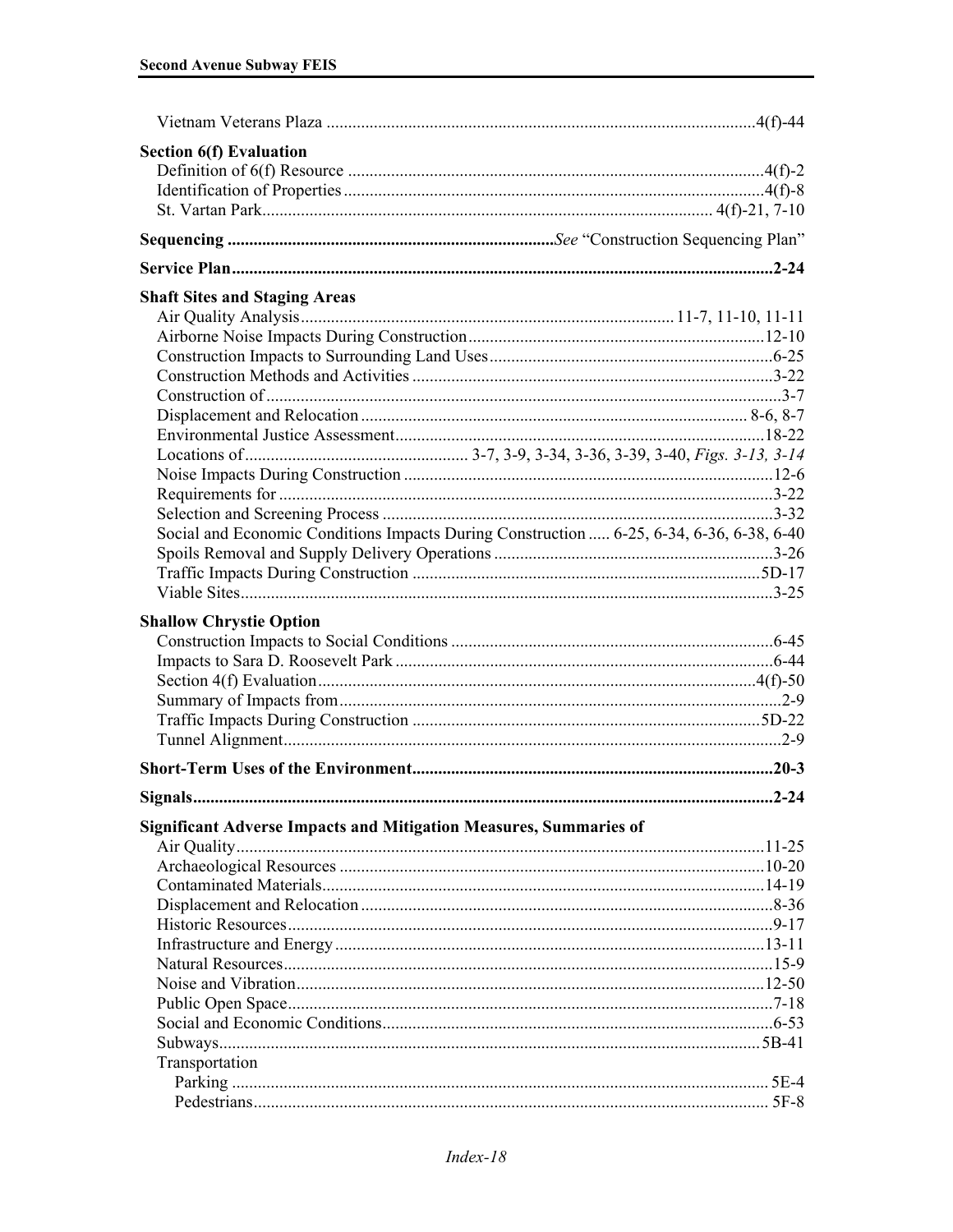| <b>Spoils Removal</b> |  |
|-----------------------|--|
|                       |  |
|                       |  |
|                       |  |
|                       |  |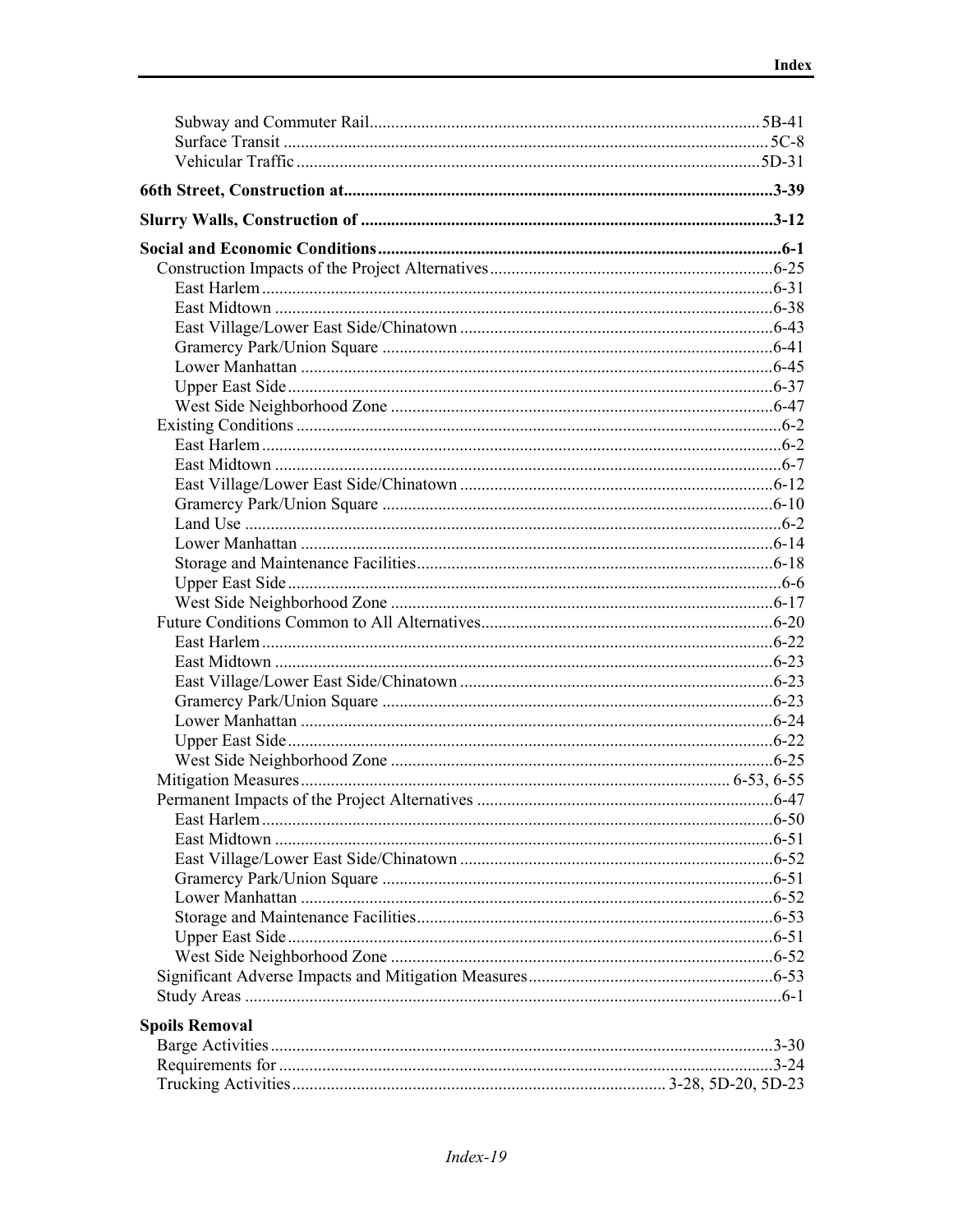| <b>Stations</b>                                                                        |  |
|----------------------------------------------------------------------------------------|--|
|                                                                                        |  |
|                                                                                        |  |
|                                                                                        |  |
|                                                                                        |  |
|                                                                                        |  |
|                                                                                        |  |
|                                                                                        |  |
|                                                                                        |  |
|                                                                                        |  |
| <b>Storage and Construction Facilities</b>                                             |  |
|                                                                                        |  |
| <b>Storage and Maintenance Facilities</b>                                              |  |
|                                                                                        |  |
|                                                                                        |  |
|                                                                                        |  |
|                                                                                        |  |
|                                                                                        |  |
|                                                                                        |  |
|                                                                                        |  |
|                                                                                        |  |
| Archaeological Resources: Definition of Area of Potential Effect 10-4, Figs. 10-1-10-6 |  |
| Coastal Zone, Illustration of Coastal Zone Near Manhattan Alignment  Fig. 16-1         |  |
|                                                                                        |  |
|                                                                                        |  |
| Natural Resources, Existing Conditions                                                 |  |
|                                                                                        |  |
|                                                                                        |  |
| Project Alternatives: Description of Second Avenue Subway, Overview2-7, Fig. 2-2       |  |
|                                                                                        |  |
| Transportation                                                                         |  |
|                                                                                        |  |
|                                                                                        |  |
|                                                                                        |  |
| <b>Subway Service</b>                                                                  |  |
|                                                                                        |  |
|                                                                                        |  |
|                                                                                        |  |
|                                                                                        |  |
|                                                                                        |  |
|                                                                                        |  |
|                                                                                        |  |
|                                                                                        |  |
|                                                                                        |  |
|                                                                                        |  |
|                                                                                        |  |
|                                                                                        |  |
|                                                                                        |  |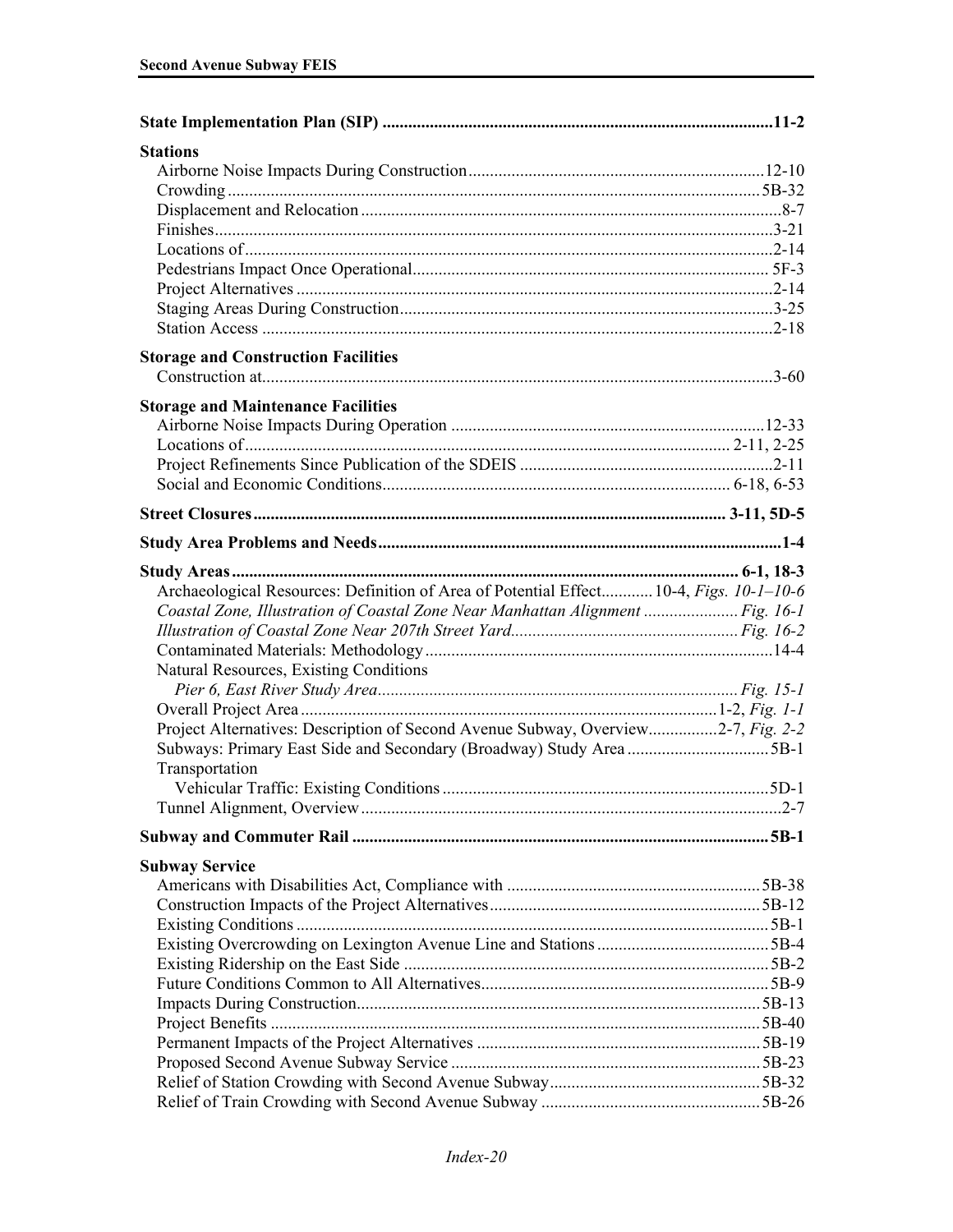| <b>Surface Water</b>                                               |  |
|--------------------------------------------------------------------|--|
|                                                                    |  |
| <b>Technical Advisory Committee (TAC)</b>                          |  |
|                                                                    |  |
|                                                                    |  |
|                                                                    |  |
|                                                                    |  |
|                                                                    |  |
|                                                                    |  |
|                                                                    |  |
|                                                                    |  |
|                                                                    |  |
|                                                                    |  |
|                                                                    |  |
|                                                                    |  |
|                                                                    |  |
|                                                                    |  |
|                                                                    |  |
|                                                                    |  |
|                                                                    |  |
|                                                                    |  |
|                                                                    |  |
|                                                                    |  |
|                                                                    |  |
|                                                                    |  |
|                                                                    |  |
|                                                                    |  |
|                                                                    |  |
|                                                                    |  |
|                                                                    |  |
|                                                                    |  |
|                                                                    |  |
|                                                                    |  |
|                                                                    |  |
| Summary of Significant Adverse Impacts and Mitigation Measures5C-8 |  |
|                                                                    |  |
|                                                                    |  |
|                                                                    |  |
|                                                                    |  |
|                                                                    |  |
|                                                                    |  |
| <b>Tree Protection Plan</b>                                        |  |
| <b>Construction Environmental Protection Plan</b>                  |  |
|                                                                    |  |